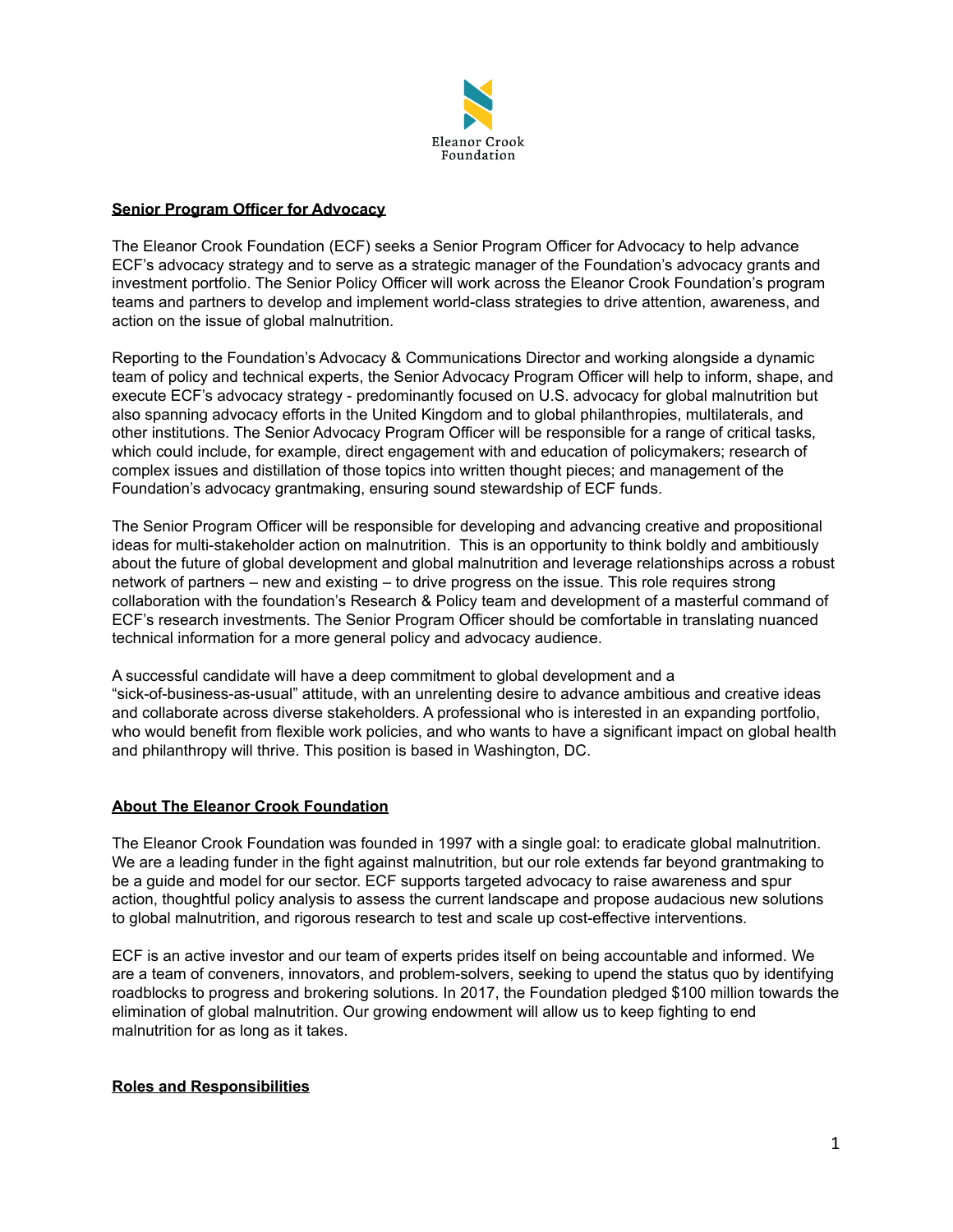## **Policy and Advocacy Leadership:**

- Monitor, analyze, and report on global development and global malnutrition policy and relevant political developments to provide contextualized analysis to ECF staff and partners.
- Identify new opportunities to advance the fight against global malnutrition within ECF's priority advocacy markets. Oversee the execution of strategies and tactics from the ground up.
- Establish and maintain strong working relationships with a wide range of potential partners to advance and nuance ECF's strategic objectives and support our grantee efforts.
- Convene and/or represent ECF in relevant meetings. Attend meetings, conferences, and events to stay abreast of global development policy. Confidently deliver remarks on behalf of the Foundation, as invitations and opportunities arise.
- Conduct relevant policy analysis and dream big about the future of global malnutrition and global health and development, offering creative and ambitious – but grounded and feasible - ideas for how to advance the issue.
- Develop written policy and communications documents, including talking points, briefing papers, and other materials, that can convey the nuance and importance of global malnutrition to target audiences.

## **Grant Administration:**

- Manage relationships with ECF advocacy grantee (or prospective grantee) organizations.
- Design new programs, grants, and partnerships. Identify and grow relationships with new partners and deepen relationships with existing grantees.
- Conduct due diligence in evaluating potential grantees in compliance with ECF's policies and procedures.
- Oversee all monitoring and evaluation efforts for advocacy grants, working with the Advocacy & Communications Director to address challenges.
- Identify synergies across grants and create and manage strategic fora for cross-grantee collaboration and learnings.
- Regularly represent the Foundation, including at coalition meetings and ECF-sponsored advocacy events. Use these engagements to further inform the foundation's understanding of sector developments as well as grantee progress, concerns, and opportunities to drive impact.
- Maintain working knowledge of ECF's research and implementation grants and findings for integration into advocacy efforts. Seek opportunities for interface and collaboration between ECF's advocacy initiatives and ECF's nutrition implementation and research grant portfolios.

# **Administration:**

- Coordinate financial planning and management of ECF's advocacy portfolio.
- Lead grant management, project reviews, and planning processes as needed.
- Actively participate in internal coordination and planning meetings.

# **Required Qualifications:**

- **●** Approximately 7-10 years of experience in international development policy or advocacy.
- **●** At least 3 years of experience with grant compliance, reporting, and financial management.
- Extensive knowledge of US government international aid policymaking and funding processes. Experience on Capitol Hill or in the executive branch a huge plus.
- Prior professional experience working on global health and development. A strong interest in global malnutrition is a must!
- Proven experience working across multi-stakeholder processes. Demonstrated skill at delivering constructive feedback and representing organizations externally.
- A can-do, productive attitude. A self-starter who will come to the table with creative ideas and be open to collaborative brainstorming.

# **Desired Skills & Attributes:**